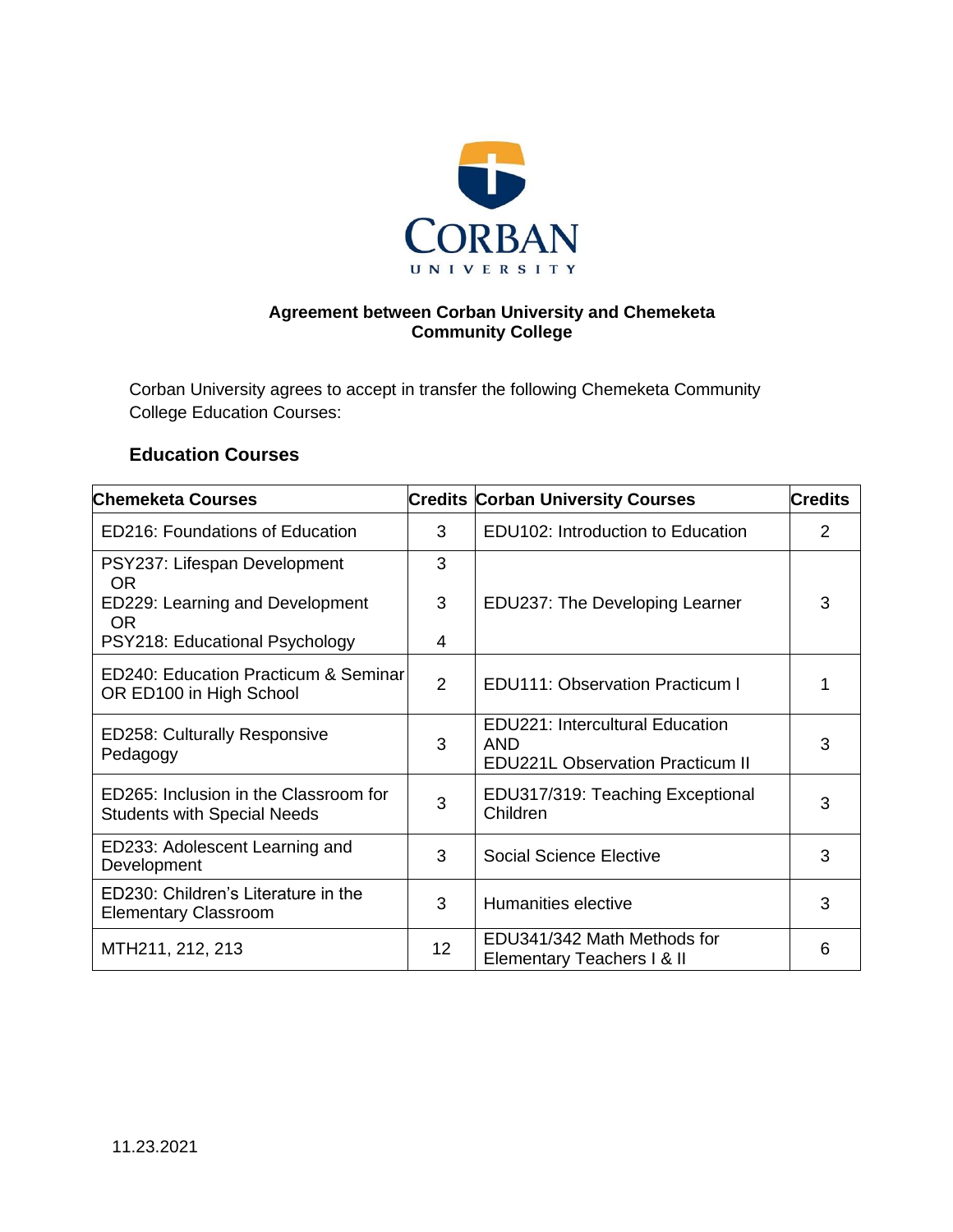

## **Agreement between Corban University and Chemeketa Community College**

Corban University agrees to accept in transfer the following Chemeketa Community College Education Courses:

## **General Education Courses**

| <b>Chemeketa Courses</b>                                                                                                                                |                 | <b>Credits Corban University Courses</b>                                                                                                     | <b>Credits</b>  |
|---------------------------------------------------------------------------------------------------------------------------------------------------------|-----------------|----------------------------------------------------------------------------------------------------------------------------------------------|-----------------|
| <b>WR121 AND 122</b>                                                                                                                                    | 8               | WRI123 and WRI132                                                                                                                            | 6               |
| COMM218 or COMM111                                                                                                                                      | 4               | <b>COM102</b>                                                                                                                                | 3               |
| Social Sciences: HST201, 202 OR<br>203;<br>Perhaps GEG 106, PSY201,                                                                                     | 12 <sup>2</sup> | Psychology, Sociology, Philosophy,<br>Political Science (2, 3-credit courses)                                                                | 6               |
| MTH211, 212, AND 213, Foundations<br>of Elementary Mathematics 1 year<br>sequence                                                                       | 12 <sup>°</sup> | MTH 103 and one more (Contemporary<br>Math and one more 3-credit class at<br>College Algebra or higher)                                      | 6               |
| <b>Science: 2 classes for 8 credits:</b><br>BI101 AND GS104, GS107 or GS106                                                                             | 8               | <b>One Physical Science</b><br>One Life Science<br>One lab needed                                                                            | $\sqrt{3}$<br>3 |
| Take three fitness activity classes<br>for a total of 3 credits and one skill<br><b>class</b>                                                           |                 | <b>One Skill</b><br><b>One Fitness</b>                                                                                                       |                 |
| <b>Arts &amp; Letters: 3 classes for 12 credits</b><br>Choose 1: ART115 OR 131: AND<br>ENG220, Children's Literature;<br><b>AND ENG104, 105, or 106</b> | 12              | Humanities: English, Literature, Fine<br>Arts, History, Government (May count as<br>Social science)<br>(2, 3-credit courses should transfer) | 6               |
| <b>EN275: Bible as Literature</b>                                                                                                                       | 4               | Transfer as one BI elective                                                                                                                  | 3               |

\* If bringing in MTH211, 212 and 213, and are pursuing elementary education, will satisfy MTH103, EDU341, EDU342.